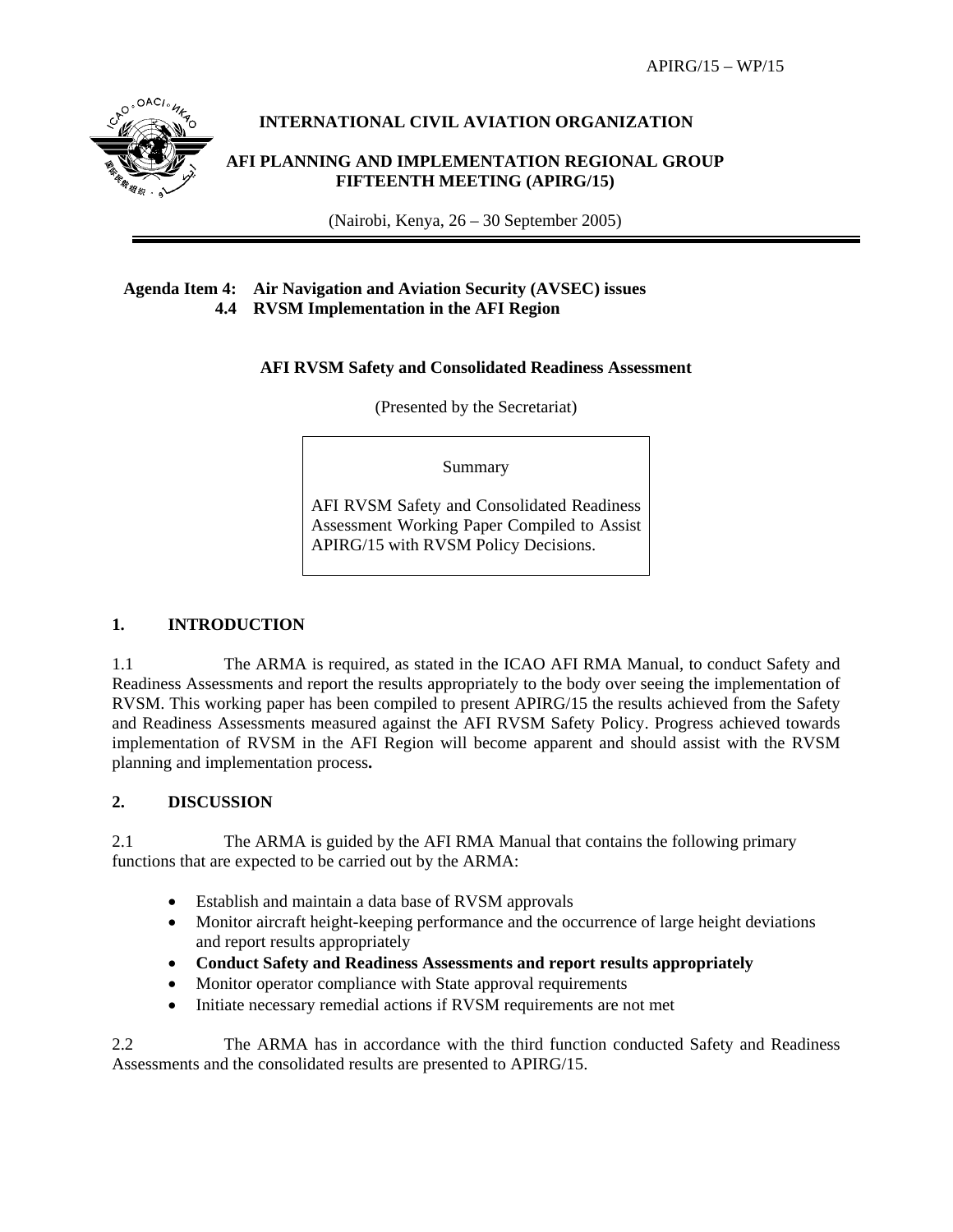### **Safety Assessment**

2.3 Ideally the ARMA should have the internal competence to conduct a Safety Assessment however, the services of the Nationaal Lucht – en Ruimtevaartlaboratorium National Aerospace Laboratory (NLR), based in Amsterdam the Netherlands, have been utilized to compile the Collision Risk Assessment. NLR will in the next presentation provide insight into the results of the assessment measured against the AFI RVSM Safety Policy which requires that the Technical TLS,  $2.5 \times 10^{-9}$  and the Total TLS  $\bar{5}$  x 10<sup>-9,</sup> fatal accidents per flight hour shall not be exceeded. It will become evident from the NLR presentation that stringent measures will have to be applied to ensure that all incidents are reported within the AFI Region with appropriate remedial action. Special attention to vertical displacement incidents is required. Further to this the continued timely and accurate submission of all ARMA traffic data forms by all FIR's remains essential to the success of RVSM implementation in AFI.

#### **Consolidated Readiness Assessment**

2.4 The aim of a Readiness Assessment is to examine the approval status of operators and aircraft using the airspace where RVSM is planned in order to evaluate whether a sufficiently high proportion of operations will be conducted by approved operators and aircraft when RVSM is introduced and appropriately report the results.

2.5 The ARMA is therefore required to utilize two sources of information to compile a Readiness Assessment i.e. a sample of traffic movements from the relevant airspace and a database of State RVSM approvals.

2.6 A consolidated AFI RVSM Readiness Assessment for APIRG/15 has been compiled with reference to information from the First, Second and Third Readiness Assessment results as conducted by the ARMA.

2.7 State RVSM Aircraft Databases applicable to operations between FL290 and FL410 inclusive are essential to the process and directly influences the result of a Readiness Assessment. A great deal of work has been accomplished in this regard with positive results. States have been continuously urged to continue with a periodic review process. The results of this work will be illustrated in Graph 1. It however remains a concern that there is a large percentage of AFI registered aircraft that are not RVSM compliant and approved either due to the age of the fleet or that there is currently no necessity.

2.8 The State RVSM Aircraft Databases, in most cases, have been extensively reviewed and amended, reflecting figures of growing integrity. The First Readiness Assessment was based on data from unconfirmed registers that produced a 24% RVSM approved result. During a further in-house assessment, after extensive work on the databases, this rose to 34%. The Second Assessment, with much improved data, produced a figure of 55%, followed by the Third and current Assessment with a figure of 54%. It is envisaged that the percentage will remain static at or about 55% until the AFI fleet commences with up grading to obtain the benefits offered from RVSM operations.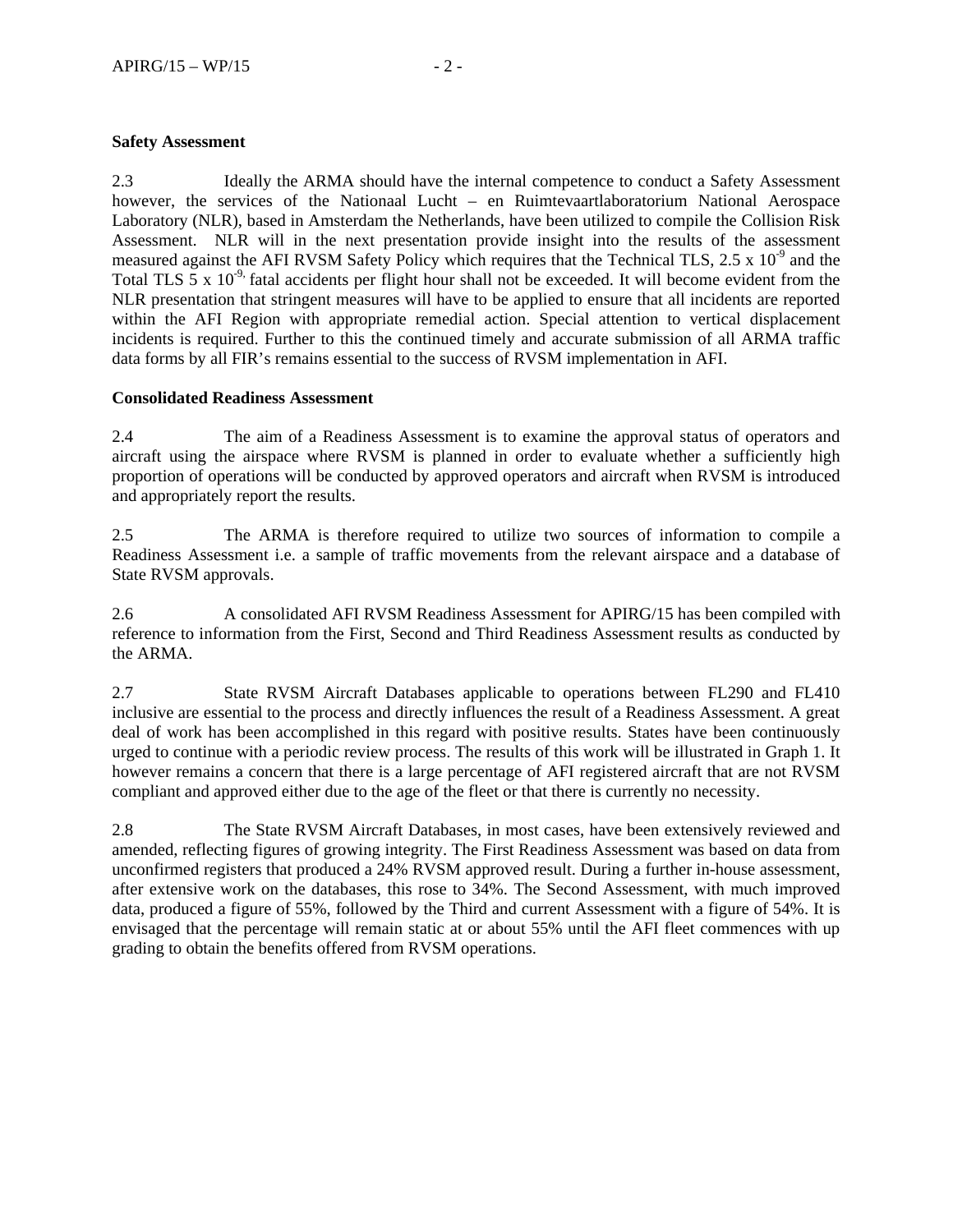

Graph 1 illustrates the AFI aircraft approval trend to date:



2.9 The ARMA assembled two samples of traffic from within the proposed RVSM band over common time periods, in each case for strategically selected FIRs, to determine the number of RVSM approved operators and aircraft that actually operate within the proposed RVSM band. The traffic data from the first six FIRs produced an 87% approved aircraft percentage followed by a figure of 90% calculated from the second sample obtained from eight different FIRs.

2.10 The results have been measured against the AFI RVSM Safety Policy that the AFI Region attains a 90% target of RVSM approved aircraft within the Region. This should ideally be reached before RVSM Implementation. The ARMA is satisfied that a sufficiently high proportion of operations will be conducted by approved aircraft taking the results into consideration. The percentage obtained should further improve when RVSM is implemented.



2.11 Graph 2 illustrates the RVSM approved aircraft in the proposed RVSM band to date:

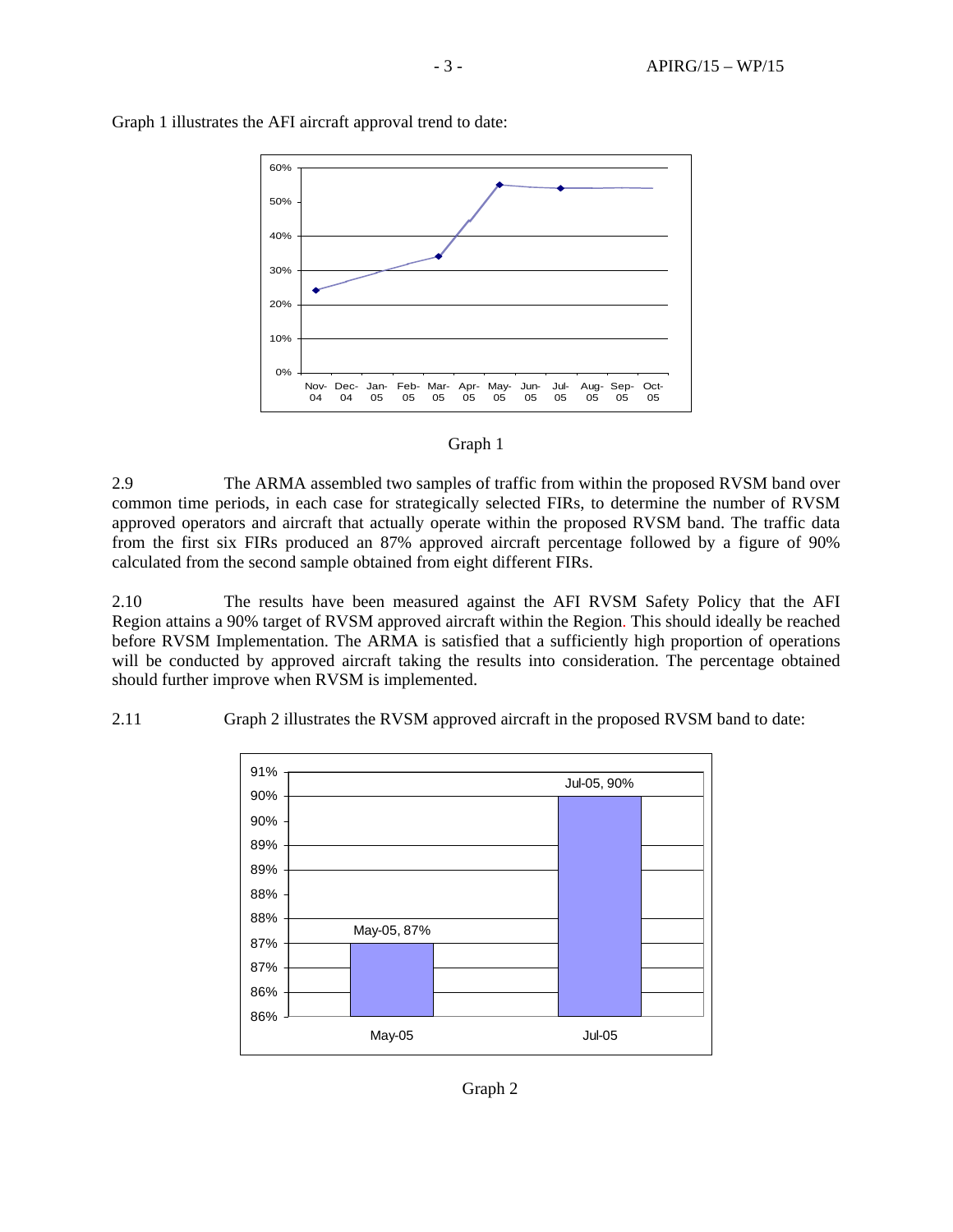2.12 A verification audit of approved operators recorded in the two samples, in the First Assessment revealed that 73% of all airline operators were approved and in the Second Assessment 88% of all operators. A further breakdown into AFI airline operators firstly produced a result of 58% and then 79% of AFI airline operators. The poor initial results could be attributed to the integrity of the data that has subsequently improved.



2.13 Graph 3 illustrates the trend to date:

#### Graph 3

# **3. CONCLUSION**

.

3.1 In conclusion the ARMA has assessed that:

- stringent incident reporting measures together with appropriate remedial actions will have to be applied in order to eventually comply with the Total TLS.
- the continued timely and accurate submission of all ARMA traffic data forms by all FIRs remains essential to the success of RVSM implementation in AFI.
- there is a large percentage of the capable AFI RVSM fleet that does not meet with RVSM requirements.
- a sufficiently high proportion of operations, within the proposed RVSM band, will be conducted by approved operators and aircraft when RVSM is introduced.